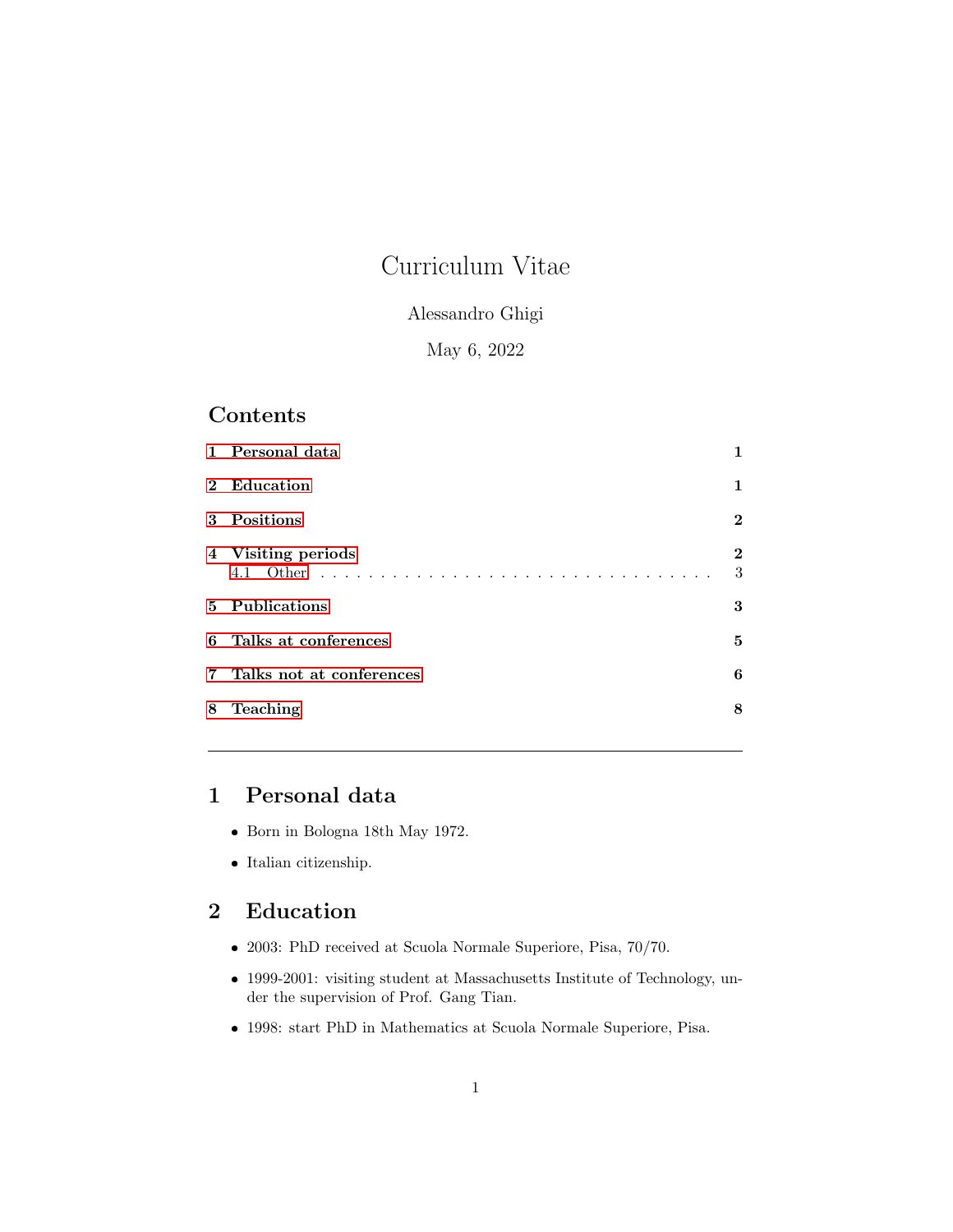• 1997: Degree in Mathematics at Università di Firenze, cum laude, advisor: Prof. Paolo de Bartolomeis.

## <span id="page-1-0"></span>3 Positions

- since 1.6.2019: professore associato (i.e. associate professor) at Dipartimento di Matematica "Felice Casorati", Università di Pavia.
- since 1.10.2015: *ricercatore* (i.e. assistant professor, permanent position) at Dipartimento di Matematica "Felice Casorati", Università di Pavia.
- 2004-2015: *ricercatore* (i.e. assistant professor, permanent position) at Dipartimento di Matematica e Applicazioni, Università di Milano Bicocca.
- $\bullet$  2003 2004: Postdoc at Università di Pavia.

## <span id="page-1-1"></span>4 Visiting periods

- In the period 8.2.2016-12.2.2016 I was guest of the Lehrstuhl Mathematik VIII at Universität Bayreuth, invited by Prof. Fabrizio Catanese.
- In the periods 6-11.5.2013, 11-15.6.2012, 3-8.10.2011, 16-21.5.2011, 27.3- 3.4.2012 amd 2-8.9.2007 I was a guest of Arbeitsgruppe Transformationsgruppen at Ruhr Universität Bochum.
- I participated to the AMS Summer Institute in Algebraic Geometry 2015, first week 13-17 July 2015.
- October December 2013: *guest* at Max-Planck Institut für Mathematik, Bonn.
- October December 2012: *guest* at Max-Planck Institut für Mathematik, Bonn.
- July 2008: Park City Mathematics Institute, Analytic and Algebraic Geometry.
- March May 2002: *visiting scholar* at M.I.T., invited by Prof. Gang Tian.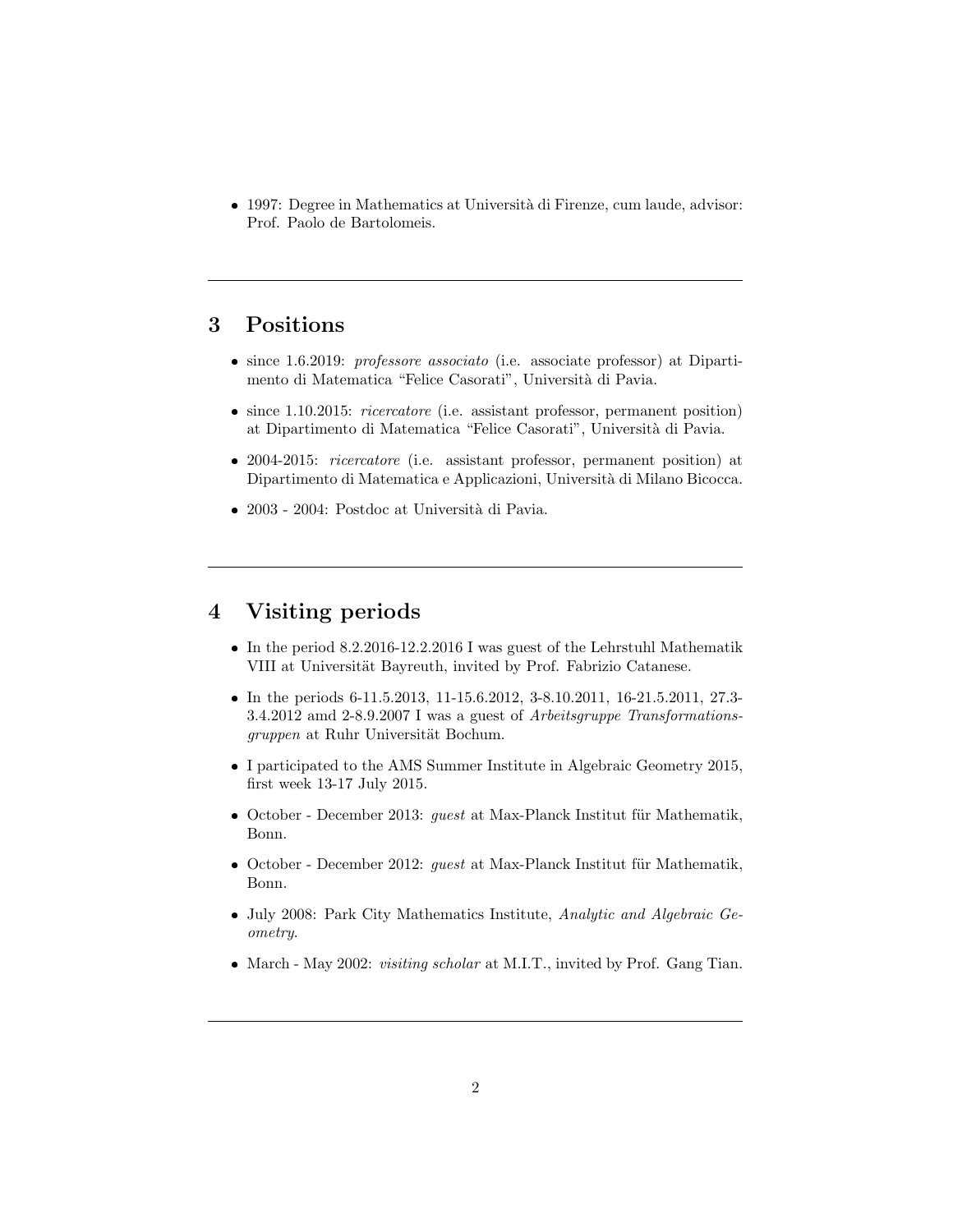#### <span id="page-2-0"></span>4.1 Other

- 1. In April 2018 I obtained the Italian habilitation as full professor (Abilitazione scientifica nazionale, Prima Fascia 01/A2 - GEOMETRIA E ALGEBRA).
- 2. In April 2017 I obtained the Italian habilitation as associate professor (Abilitazione scientifica nazionale, Seconda Fascia 01/A2 - GEOMETRIA E ALGEBRA).
- 3. In 2013 I obtained the French qualification as university professor (Qual $i$ fication aux fonctions de professeur des universités, section 25-Mathématiques).

## <span id="page-2-1"></span>5 Publications

#### Preprint

[1] A. Ghigi and C. Tamborini. A topological construction of families of Galois covers of the line. Preprint 2022. ArXiv version: [arXiv:math/2204.07817](https://arxiv.org/abs/2204.07817).

#### Articoli di ricerca

- [2] D. Conti and A. Ghigi and R. Pignatelli. Some evidence for the Coleman-Oort conjecture. RACSAM[, \(2022\) 116:50.](https://doi.org/10.1007/s13398-021-01195-0)
- [3] A. Ghigi and C. Tamborini. Bergman kernel and period map for curves. [Geom. Dedicata](https://doi.org/10.1007/s10711-021-00670-7) 216, 5 (2022). ArXiv version: [arXiv:math/2102.04825](https://arxiv.org/abs/2102.04825).
- [4] P. Frediani and A. Ghigi and I. Spelta. Infinitely many Shimura varieties in the Jacobian locus for  $q \leq 4$ . [Ann. Sc. Norm. Super. Pisa Cl. Sci.](https://doi.org/10.2422/2036-2145.201910_009) (5) [Vol. XXII \(2021\), 1597-1619.](https://doi.org/10.2422/2036-2145.201910_009)
- [5] A. Ghigi and G.P. Pirola and S. Torelli. Totally geodesic subvarieties in the moduli space of curves. To appear on [Commun. Contemp. Math.](https://doi.org/10.1142/S0219199720500200) Vol. [23, No. 03, 2050020 \(2021\) .](https://doi.org/10.1142/S0219199720500200)
- [6] L. Biliotti and A. Ghigi. Meromorphic limits of automorphisms. To appear on [Transformation groups](https://doi.org/10.1007/s00031-020-09551-x). [arXiv:math/1901.10724.](https://arxiv.org/abs/1901.10724)
- [7] P. Frediani, A. Ghigi and G.P. Pirola. Fujita decomposition and Hodge loci. Preprint, 2017. [Journal of the Institute of Mathematics of Jussieu](https://doi.org/10.1017/S1474748018000452) 19 (2020), no. 4, 1389-1408. ArXiv version: [arXiv:math/1710.03531](http://arxiv.org/abs/1710.03531).
- [8] E. Colombo, P. Frediani, A. Ghigi, and M. Penegini. Shimura curves in the Prym locus. on [Commun. Contemp. Math. 21 \(2019\), no. 2, 1850009](https://doi.org/10.1142/S0219199718500098).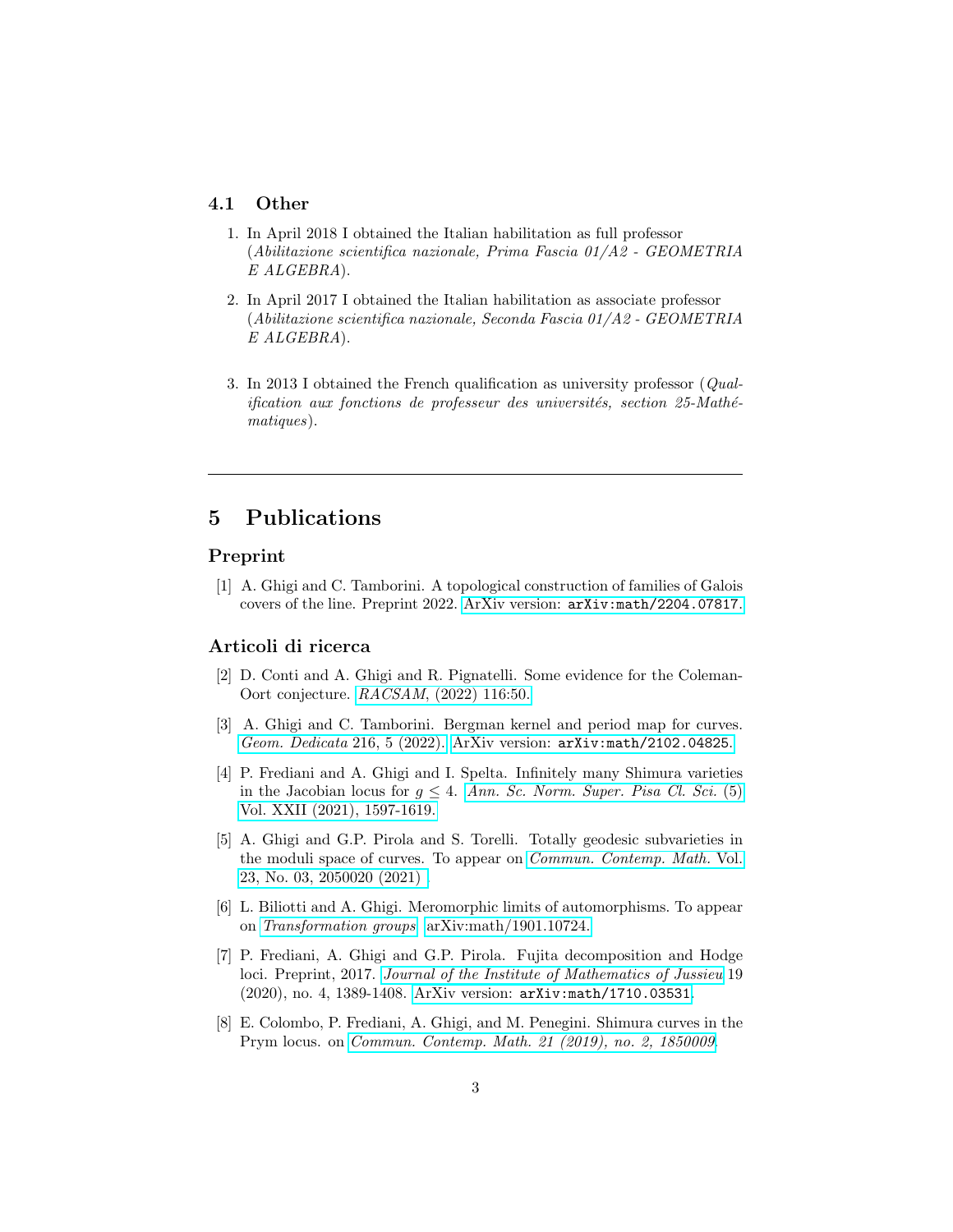- [9] L. Biliotti and A. Ghigi. Remarks on the abelian convexity theorem. [Proc.](https://doi.org/10.1090/proc/14188) Amer. Math. Soc. [146 \(2018\), 5409-5419.](https://doi.org/10.1090/proc/14188)
- [10] L. Biliotti and A. Ghigi. Stability of measures on Kähler manifolds. [Ad](http://www.sciencedirect.com/science/article/pii/S0001870816301918)vances in Mathematics[, Volume 307, 5 February 2017, Pages 1108-1150.](http://www.sciencedirect.com/science/article/pii/S0001870816301918)
- [11] L. Biliotti, A. Ghigi, and P. Heinzner. Invariant convex sets in polar representations. Israel Journal of Mathematics[, June 2016, Volume 213, Issue](http://link.springer.com/article/10.1007/s11856-016-1325-6) [1, 423-441.](http://link.springer.com/article/10.1007/s11856-016-1325-6)
- [12] P. Frediani, A. Ghigi and M. Penegini. Shimura varieties in the Torelli locus and non-abelian coverings. [International Mathematics Research Notices](https://doi.org/10.1093/imrn/rnu272), [vol. 20, p. 10595-10623, 2015.](https://doi.org/10.1093/imrn/rnu272)
- [13] E. Colombo, P. Frediani, and A. Ghigi. On totally geodesic submanifolds in the Jacobian locus. [International Journal of Mathematics](http://dx.doi.org/10.1142/S0129167X15500056), Volume 26, [Issue 01, January 2015, 1550005 \(2015\) \[21 pages\].](http://dx.doi.org/10.1142/S0129167X15500056)
- [14] L. Biliotti, A. Ghigi, and P. Heinzner. A remark on the gradient map. Documenta Mathematica[, Vol. 19 \(2014\), 1017-1023.](http://www.mathematik.uni-bielefeld.de/documenta/vol-19/34.html)
- [15] L. Biliotti, A. Ghigi, and P. Heinzner. Polar orbitopes. [Comm. Anal.](http://intlpress.com/site/pub/pages/journals/items/cag/content/vols/0021/0003/a005/index.html) Geom.[, 21\(3\):579–606, 2013.](http://intlpress.com/site/pub/pages/journals/items/cag/content/vols/0021/0003/a005/index.html)
- [16] L. Biliotti, A. Ghigi, and P. Heinzner. Coadjoint orbitopes. [Osaka J. Math.](http://projecteuclid.org/euclid.ojm/1414761906), [51\(4\):935–968, 2014.](http://projecteuclid.org/euclid.ojm/1414761906)
- [17] A. Ghigi. On the approximation of functions on a Hodge manifold. [Annales](http://afst.cedram.org/afst-bin/recherche?h=aur&aur=Ghigi,+Alessandro&format=short) de la faculté des sciences de Toulouse Sér. 6, 21(4):769–781, 2012.
- [18] L. Biliotti and A. Ghigi. [Satake-Furstenberg compactifications, the moment](https://doi.org/10.1353/ajm.2013.0006) map and  $\lambda_1$ . Amer. J. Math.[, 135\(1\):237–274, 2013.](https://doi.org/10.1353/ajm.2013.0006)
- [19] L. Biliotti and A. Ghigi. Homogeneous bundles and the first eigenvalue of symmetric spaces. [Ann. Inst. Fourier \(Grenoble\)](http://dx.doi.org/10.5802/aif.2415), 58(7):2315–2331, 2008.
- [20] C. Arezzo, A. Ghigi, and A. Loi. Stable bundles and the first eigenvalue of the Laplacian. J. Geom. Anal.[, 17\(3\):375–386, 2007.](http://www.springerlink.com/content/06023324904560x9)
- [21] A. Ghigi and J. Kollár. Kähler-Einstein metrics on orbifolds and Einstein metrics on spheres. [Comment. Math. Helv.](http://www.ems-ph.org/journals/show_abstract.php?issn=0010-2571&vol=82&iss=4&rank=7), 82(4):877–902, 2007.
- [22] C. Arezzo, A. Ghigi, and G. P. Pirola. Symmetries, quotients and Kähler-Einstein metrics. [J. Reine Angew. Math.](https://doi.org/10.1515/CRELLE.2006.018), 591:177–200, 2006.
- [23] A. Ghigi. On the Moser-Onofri and Prékopa-Leindler inequalities. [Collect.](http://www.raco.cat/index.php/CollectaneaMathematica/article/viewFile/56592/67902) Math.[, 56\(2\):143–156, 2005.](http://www.raco.cat/index.php/CollectaneaMathematica/article/viewFile/56592/67902)
- [24] A. Ghigi. A generalization of Cayley submanifolds. [Internat. Math. Res.](https://doi.org/10.1155/S107379280000043X) Notices[, 15:787–800, 2000.](https://doi.org/10.1155/S107379280000043X)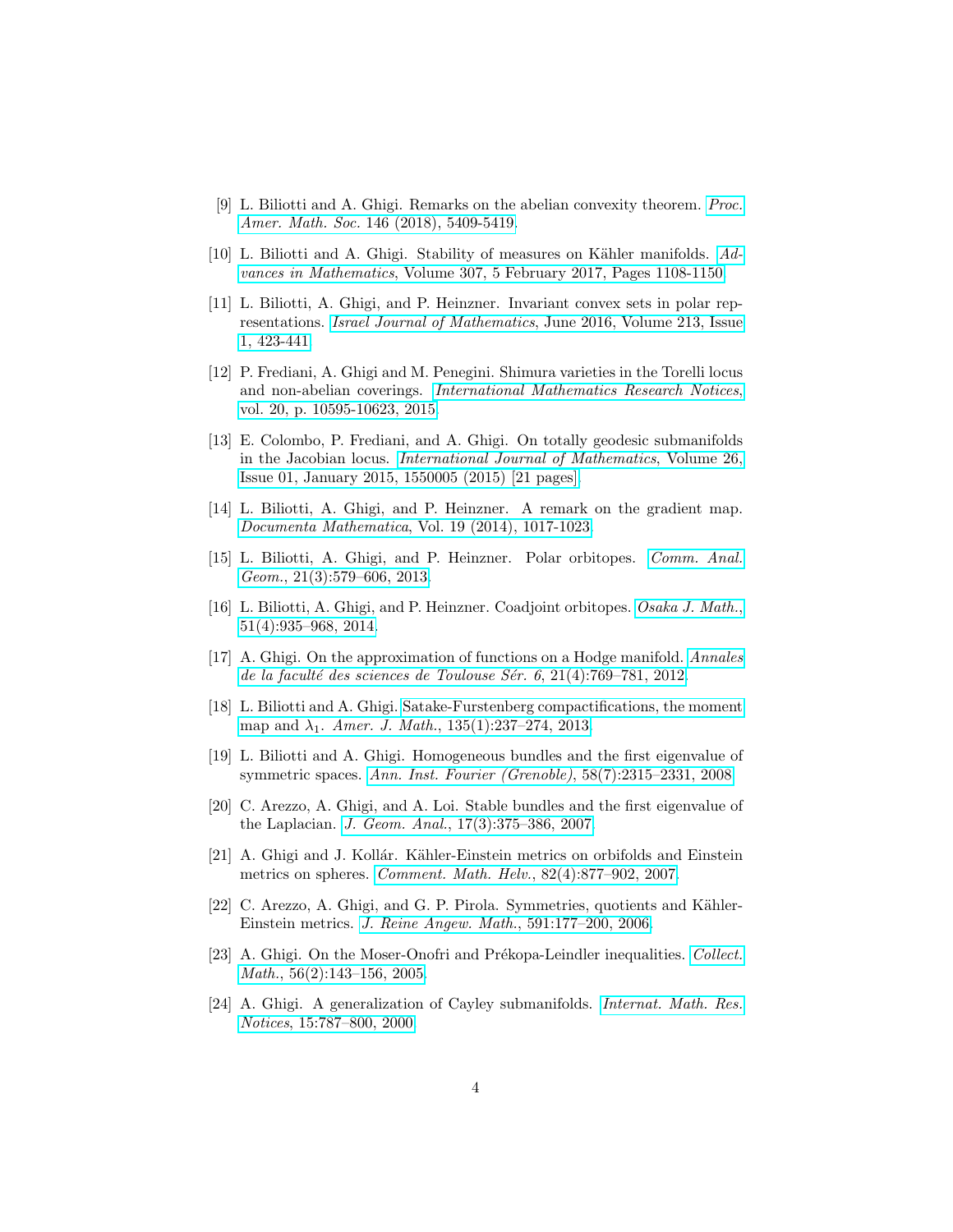#### Survey papers

- [24] A. Ghigi. On some differential-geometric aspects of the Torelli map. To appear on [Bollettino U.M.I., special volume in memory of Paolo de Bar](https://link.springer.com/article/10.1007/s40574-018-0171-3)[tolomeis](https://link.springer.com/article/10.1007/s40574-018-0171-3). ArXiv version: [arXiv:math/1809.06315](http://arxiv.org/abs/1809.06315).
- [25] C. Arezzo and A. Ghigi. Symmetries and Kähler-Einstein metrics. *[Boll.](https://eudml.org/doc/194882)* [Unione Mat. Ital. Sez. B Artic. Ric. Mat. \(8\)](https://eudml.org/doc/194882), 8(3):605–613, 2005.

### <span id="page-4-0"></span>6 Talks at conferences

- $7/9/2018$ , 50 minutes talk on *Compactifying automorphism groups of Käh*ler manifolds at the conference Differential, Algebraic and Topological Methods in Complex Algebraic Geometry, 6-15/9/2018 at Cetraro (CS), Italy.
- $\bullet$  7/2/2018, 1 hour talk on *Some differential-geometric aspects of the Torelli* map at the Workshop on Complex Algebraic Geometry – Pirola 60th, 5-9/2/2018, University of Barcelona.
- $\bullet$  9/10/2017, 1 hour talk on *Fujita decomposition and Hodge loci* at the miniworkshop Fibrations and second Fujita decomposition. at Università di Milano.
- $\bullet$  1/6/2017, 1 hour talk at the Workshop Lie groups, Invariant theory and Complex geometry, Universität Duisburg-Essen,  $1-2/6/2017$ .
- $\bullet$  9/2/2016, 1 hour talk on *The construction by Mostow and Siu* at the miniworkshop Variations of Hodge structures, Shimura varieties and Torelli locus, surfaces uniformization, at the University of Bayreuth, 8-9/2/2016.
- $\bullet$  11/1/2013, A Geometry Day in Como, at Università dell'Insubria University, one hour talk on The first eigenvalue on compact Hermitian symmetric spaces.
- March 2006, Recenti sviluppi della geometria complessa, differenziale, simplettica, Centro De Giorgi, Pisa. 30 minutes talk Metriche di Kähler-Einstein sugli orbifold di Fano e metriche di Einstein sulle sfere esotiche.
- june 2004, Giornate di Geometria Algebrica VII, Rimini. Metriche di Kähler-Einstein sui rivestimenti;
- 22-27/5/2000, Perspective in Gauge Theory, Calibrated Geometry, and related topics. 20 minutes talk on Cayley submanifolds of Calabi-Yau 4 folds.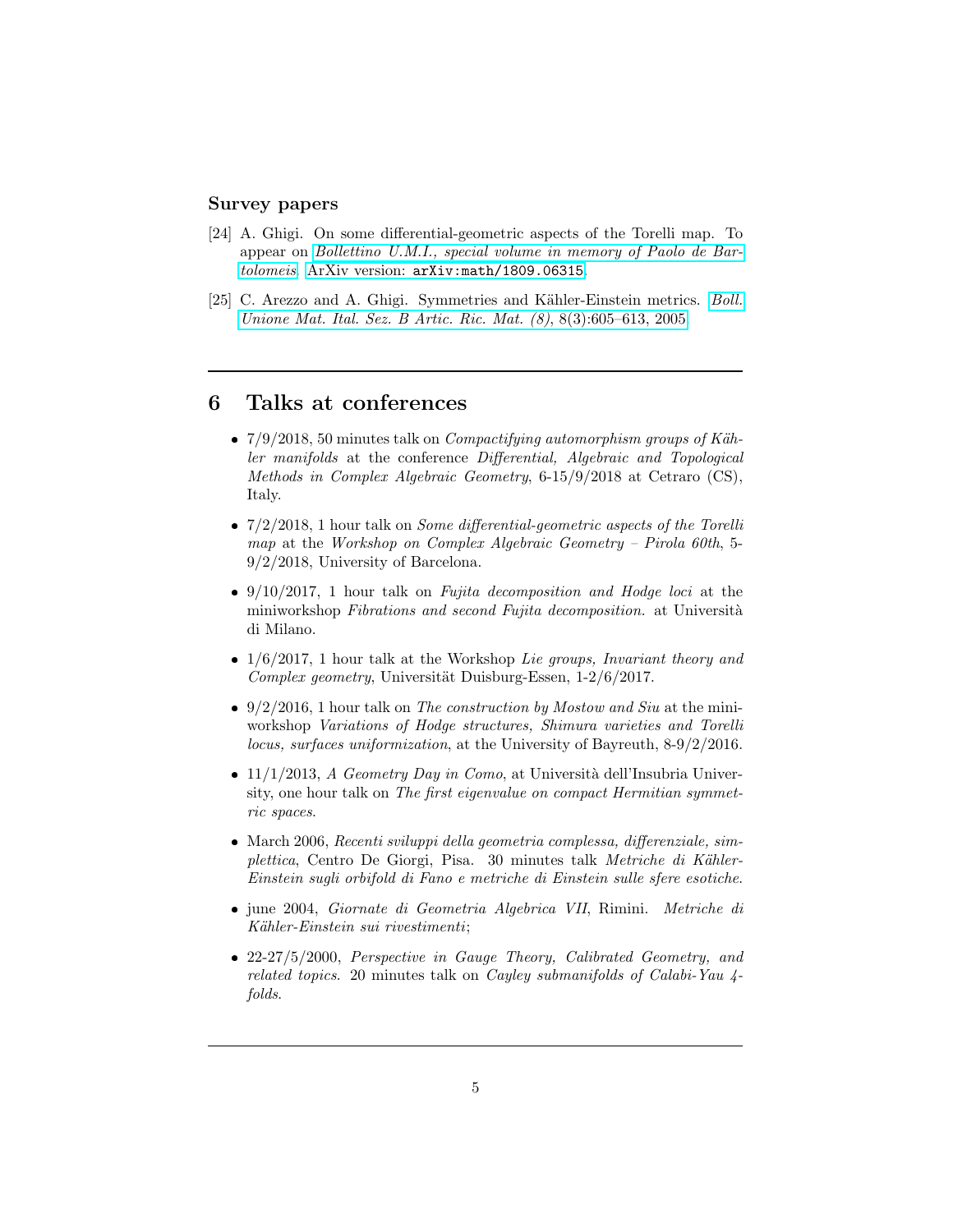### <span id="page-5-0"></span>7 Talks not at conferences

- 1. 29.04.2022, Università di Trieste, Famiglie di rivestimenti di Galois della retta.
- 2. 15.12.2021, Università di Genova, Famiglie di rivestimenti di Galois della retta.
- 3. 28.11.2019, Università di Firenze, Alcuni aspetti Riemanniani dell'immersione di Torelli.
- 4. 23.5.2019, Institut für Algebraische Geometrie, Hannover. Totally geodesic subvarieties generically contained in the Jacobian locus.
- 5. 14.11.2018, Università di Torino. Scomposizione di Fujita e luoghi di Hodge.
- 6. 10/5/2018, University of Liverpool. Differential-geometric aspects of the Torelli map.
- 7. 8/5/2018, Instituto Superior Tecnico, Lisbon. Compactifying automorphism groups of Kaehler manifolds.
- 8.  $2/3/2017$ , Università di Roma 3. On the second fundamental form of the period mapping.
- 9.  $1/3/2017$ , Università di Roma 1. Stability of measures on Kähler manifolds.
- 10.  $23/11/2015$ , Università di Pisa. Totally geodesic subvarieties of the jacobian locus, I.
- 11.  $27/4/2015$ , Università di Pavia, Second fundamental form of the Torelli embedding.
- 12.  $28/2/2015$ , Università di Bologna. Stability of measures on Kähler manifolds.
- 13.  $29/11/2013$ : Ruhr Universität Bochum. Momentum maps and measures on Kähler manifolds.
- 14.  $14/12/2012$ : Universität Bayreuth, The first eigenvalue of the Laplacian on compact Hermitian symmetric spaces.
- 15. 8/11/2012: Max-Planck Institut für Mathematik, Metrics with large first eigenvalue.
- 16. 28/4/2010: Ruhr Universität Bochum, Satake compactifications and the moment map.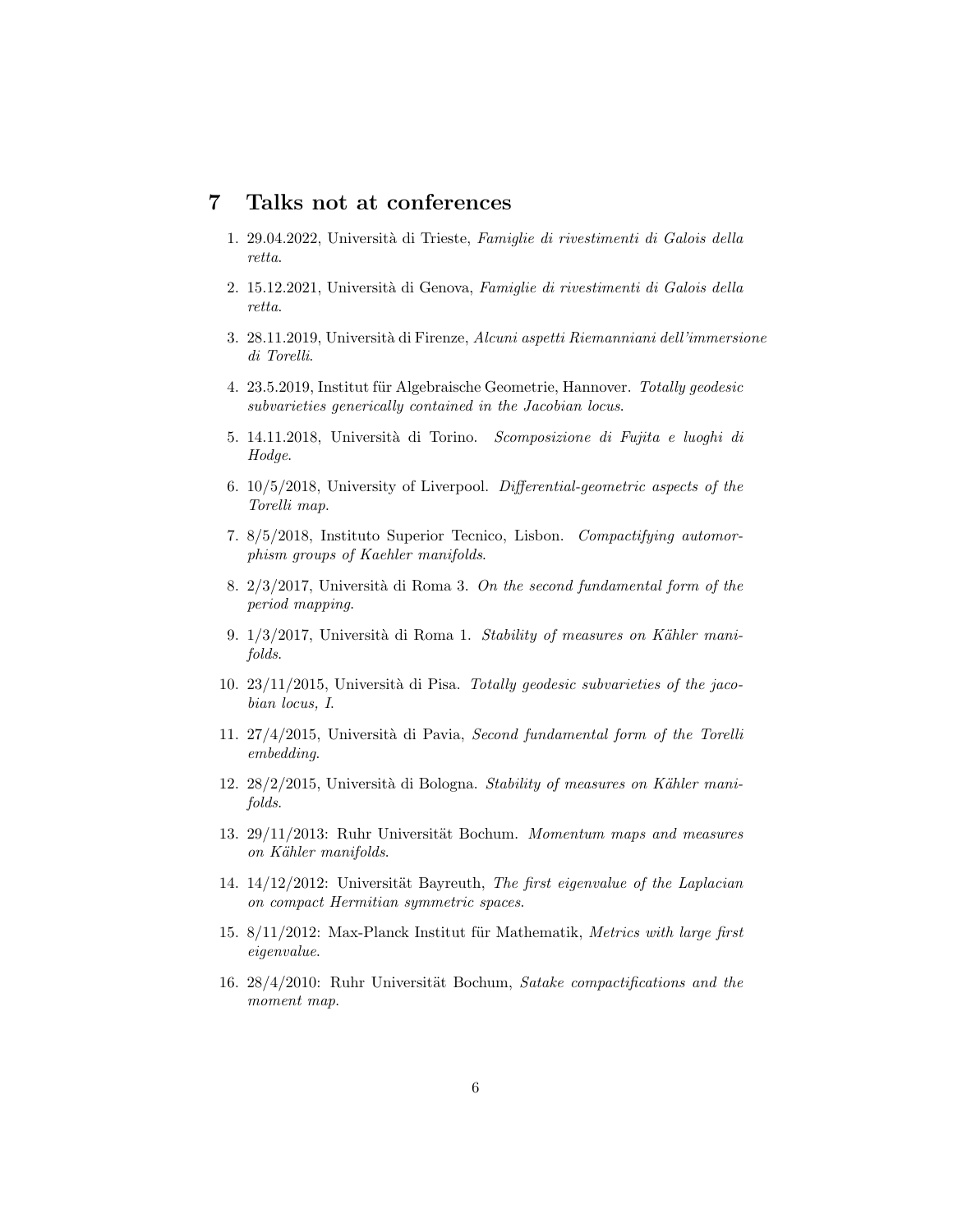- 17. 9/4/2010: Universitat de Barcelona, Satake compactifications, moment map and first eigenvalue of teh Laplacian (Seminari de Geometria Algebraica).
- 18. 16/3/2010: Politecnico di Torino, Compattificazioni di Satake, applicazione momento e primo autovalore del Laplaciano.
- 19. 11/12/2009: Imperial College (UK), Satake compactifications, moment map and first eigenvalue of the Laplacian (London topology and geometry seminar).
- 20. 10/12/2009: Università di Leicester (UK), Satake compactifications, moment map and first eigenvalue of the Laplacian (Leicester Pure Mathematics Seminar).
- 21. April 2009: Universit`a di Perugia, Primo autovalore sugli spazi simmetrici.
- 22. March 2009: Università di Roma II, Primo autovalore sugli spazi simmetrici.
- 23. January 2008: Università di Pisa, Primo autovalore del Laplaciano e fibrati omogenei sugli spazi simmetrici.
- 24. October 2007: Università di Pavia, Primo autovalore del Laplaciano e fibrati omogenei sugli spazi simmetrici;
- 25. September 2007: Ruhr Universität Bochum, Gieseker point of homogenenous bundles;
- 26. November 2007: Università di Parma, Curvatura di Ricci di spazi singolari;
- 27. February 2007: Università dell'Insubria, Trasporto di massa e curvatura di Ricci (secondo Sturm, Lott-Villani;
- 28. December 2006: Università Politecnica delle Marche, Ancona, Primo autovalore del Laplaciano e metriche bilanciate;
- 29. October 2005: Università di Milano, Metriche di Einstein sulle sfere esotiche e metriche di K¨ahler-Einstein sugli orbifold di Fano;
- 30. May 2005: Università di Firenze, Metriche di Kähler-Einstein sugli orbifold di Fano;
- 31. April 2005: Università di Roma 1, Metriche di Kähler-Einstein su rivestimenti;
- 32. October 2003: Università di Roma 2, Metriche di Kähler-Einstein e quozienti;
- 33. May 2003: Università di Milano Bicocca, Metriche di Kähler-Einstein e rivestimenti;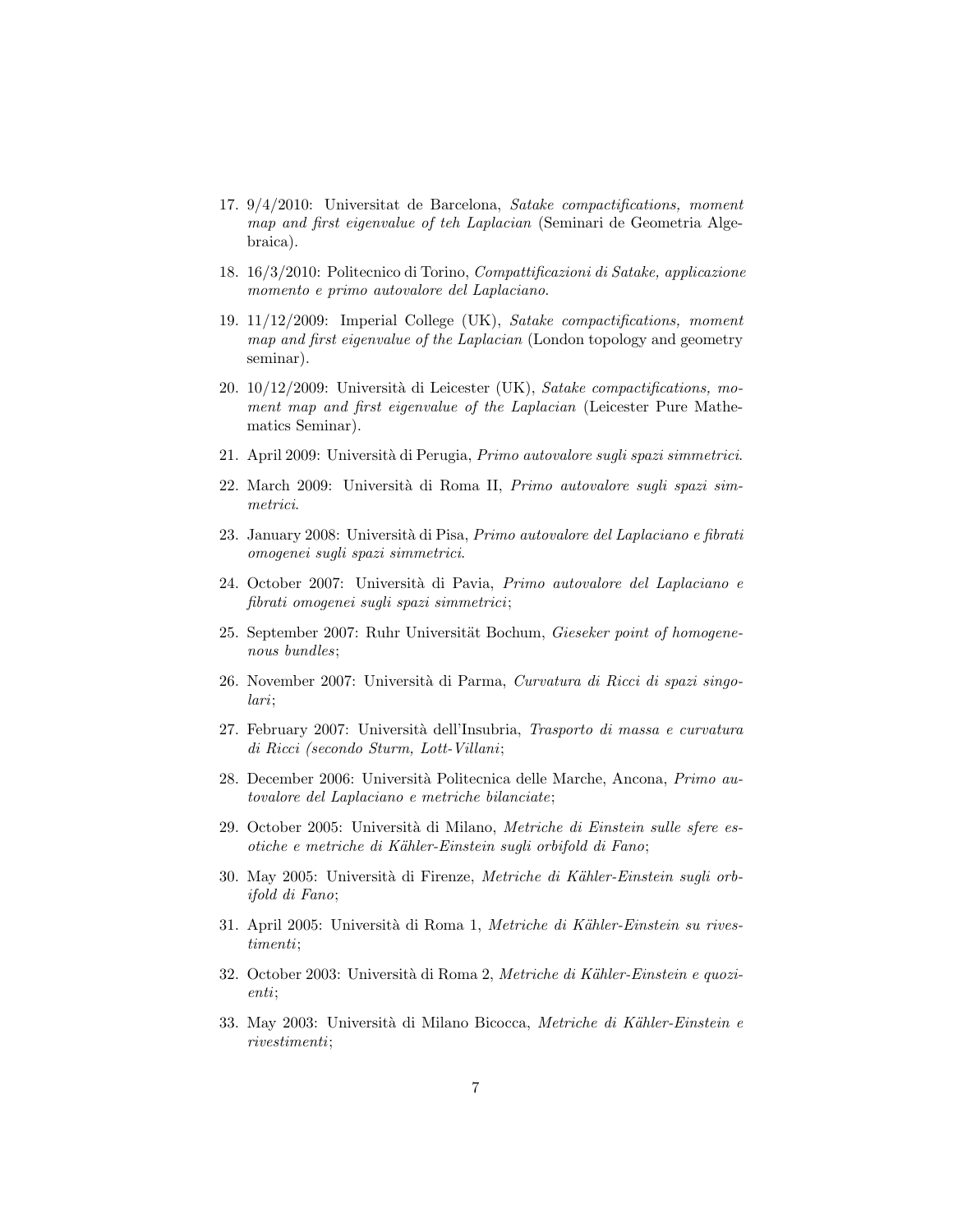- 34. April 2003: Università di Milano, Metriche di Kähler-Einstein e rivestimenti;
- 35. March 2003: Università di Bologna, Metriche di Kähler-Einstein sull'intersezione di due quadriche;
- 36. October 2002: Università di Parma, Nucleo di Szegö e metriche bilanciate;
- 37. May 2000: Università di Parma, Sottovarietà di Cayley di Calabi-Yau 4-dimensionali;

### <span id="page-7-0"></span>8 Teaching

#### Undergraduate level classes:

- 1. Algebra 2 (for mathematics students) in 2021-2022.
- 2. Geometry 2 (for mathematics students) in 2019-2021.
- 3. Linear algebra (for engineering students) in 2015-2022.
- 4. Basic algebra (for mathematics students) in 2018.
- 5. Homology (for mathematics students) in 2015-2018.
- 6. Differentiable manifolds (for mathematics students) in 2014-2015.
- 7. Fundamental group and covering theory (for mathematics students) in 2006-2014.
- 8. Curves and surfaces (for mathematics students) in 2006-2009.
- 9. Discrete mathematics (for computer science students) in 2004-2006.
- 10. Various homework sessions (on Linear algebra, General topology, Affine and projective geometry, Differential topology, Algebraic geometry) within courses given by other people.

#### PhD courses:

- 1. 28 hourse course Introduction to Hodge theory of projective manifolds for the PhD program in Mathematics Milano Bicocca - Pavia - INdAM.
- 2. 20 hours course on Mean curvature flow for PhD program in Mathematics at Universit`a di Pavia (2008), together with Francesco Bonsante.
- 3. 30 hours course on Riemannian geometry for the PhD program in Mathematics at Università di Pavia (2006).
- 4. 20 hours course on *Geometric stability, symplectic reduction and Kähler-*Einstein metrics for the PhD program in Mathematics at Università di Milano Bicocca (2004).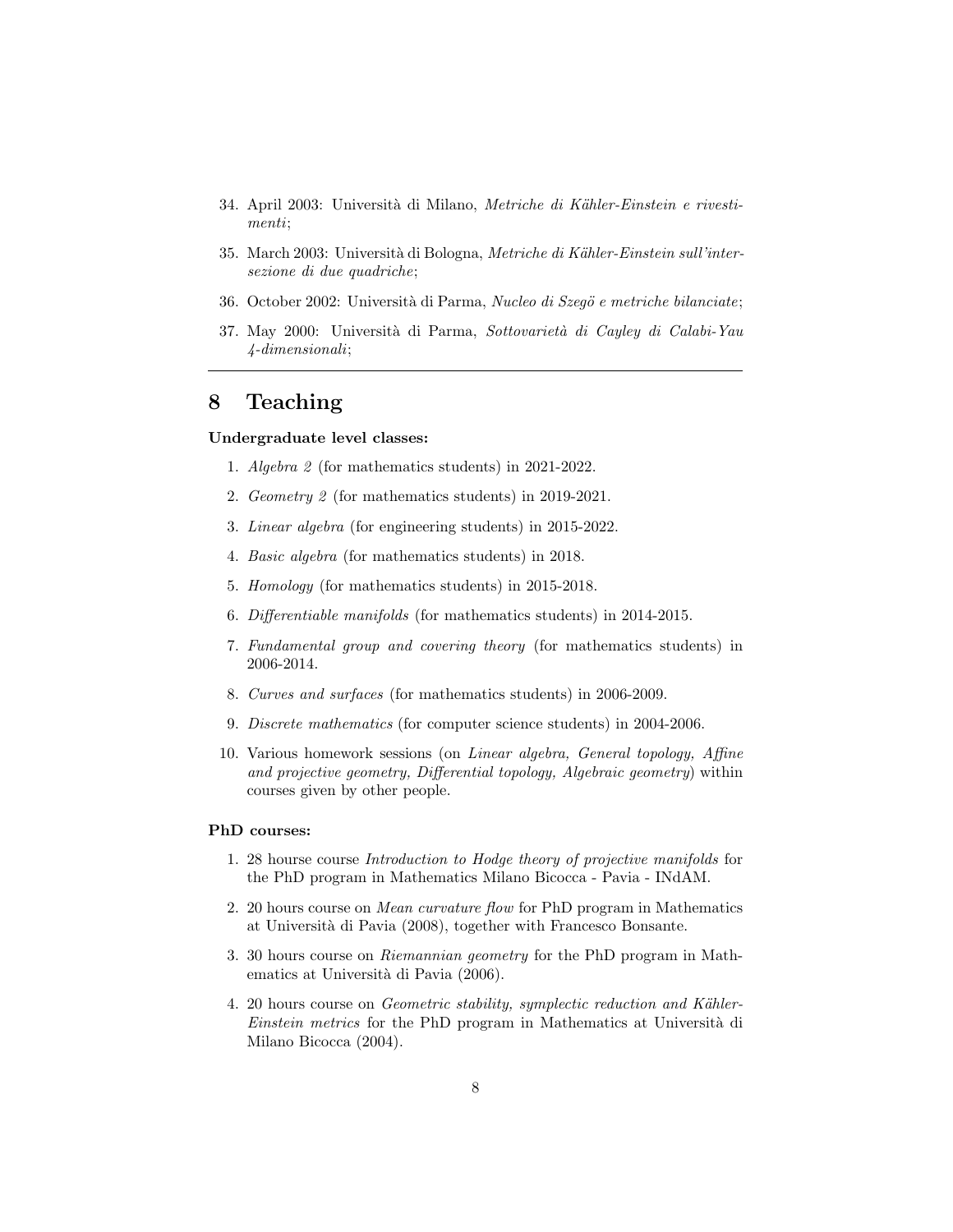#### Work as PhD adviser

- 1. I was the PhD adviser of Carolina Tamborini, who was a student of the Joint PhD Program in Mathematics Milano Bicocca - Pavia - INDAM and who defended her thesis On totally geodesic subvarieties in the Torelli locus and their uniformizing symmetric spaces in April 2022.
- 2. Together with Cristiano Spotti I was the PhD adviser of Salvatore Tambasco, who was a student of the Joint PhD Program in Mathematics Milano Bicocca - Pavia - INDAM and who defended his thesis On the volume of Fano K-moduli spaces in December 2020.

#### I was adviser of the following undergraduate and master theses.

- 1. Claudia Nocita, Superfici di Riemann: azioni di gruppi (undergraduate), 2021.
- 2. Lorenzo Cosci, Rappresentazioni di gruppi finiti (undergraduate), 2021.
- 3. Ervin Hadžiosmanović, Lo spazio dei moduli delle curve ellittiche (undergraduate), 2021.
- 4. Samuele Traviganti, Varietà Riemanniane e spazi simmetrici (master) 2020.
- 5. Tania Bossio, Metodi variazionali e teoria di Hodge su varietà di Riemann compatte (master), 2019.
- 6. Carolina Tamborini, Spazi simmetrici e sottovarietà totalmente geodetiche dello spazio di Siegel (master), Federico Canale, Il problema del logaritmo discreto sulle curve ellittiche (master; together with Prof. F. Dalla Volta), 2018.
- 7. Nicole Cardili, Singular cohomology, 2018 (undergraduate).
- 8. Tania Bossio, Homotopy groups, 2017 (undergraduate).
- 9. Carolina Tamborini, The theorem of Hadamard, 2016 (undergraduate).
- 10. Gian Paolo Grosselli, Cohomology and Poincaré duality, 2016 (undergraduate).
- 11. Danilo Guastoni, Fundamental group of graphs, 2014, (undergraduate).
- 12. Matteo Bonfanti, Riemann surfaces and dessins d'enfants, 2012, (master), together with Prof. E. Girondo Sirvent.
- 13. Ilaria Mondello, Riemann surfaces, 2010, (undergraduate).
- 14. Matteo Bonfanti, Bonnet-Myers theorem, 2010, (undergraduate).